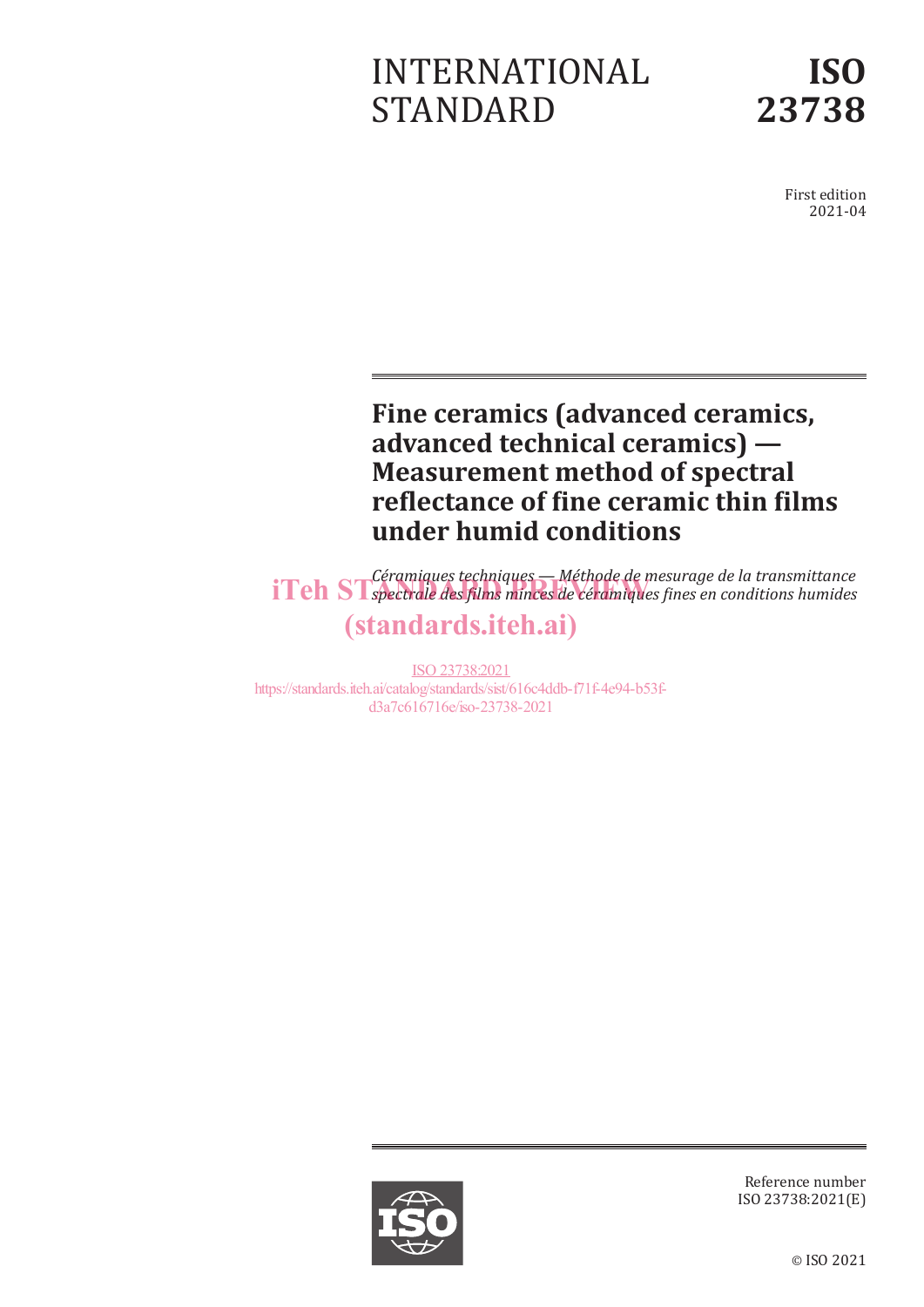## iTeh STANDARD PREVIEW (standards.iteh.ai)

ISO 23738:2021 https://standards.iteh.ai/catalog/standards/sist/616c4ddb-f71f-4e94-b53fd3a7c616716e/iso-23738-2021



#### **COPYRIGHT PROTECTED DOCUMENT**

#### © ISO 2021

All rights reserved. Unless otherwise specified, or required in the context of its implementation, no part of this publication may be reproduced or utilized otherwise in any form or by any means, electronic or mechanical, including photocopying, or posting on the internet or an intranet, without prior written permission. Permission can be requested from either ISO at the address below or ISO's member body in the country of the requester.

ISO copyright office CP 401 • Ch. de Blandonnet 8 CH-1214 Vernier, Geneva Phone: +41 22 749 01 11 Email: copyright@iso.org Website: www.iso.org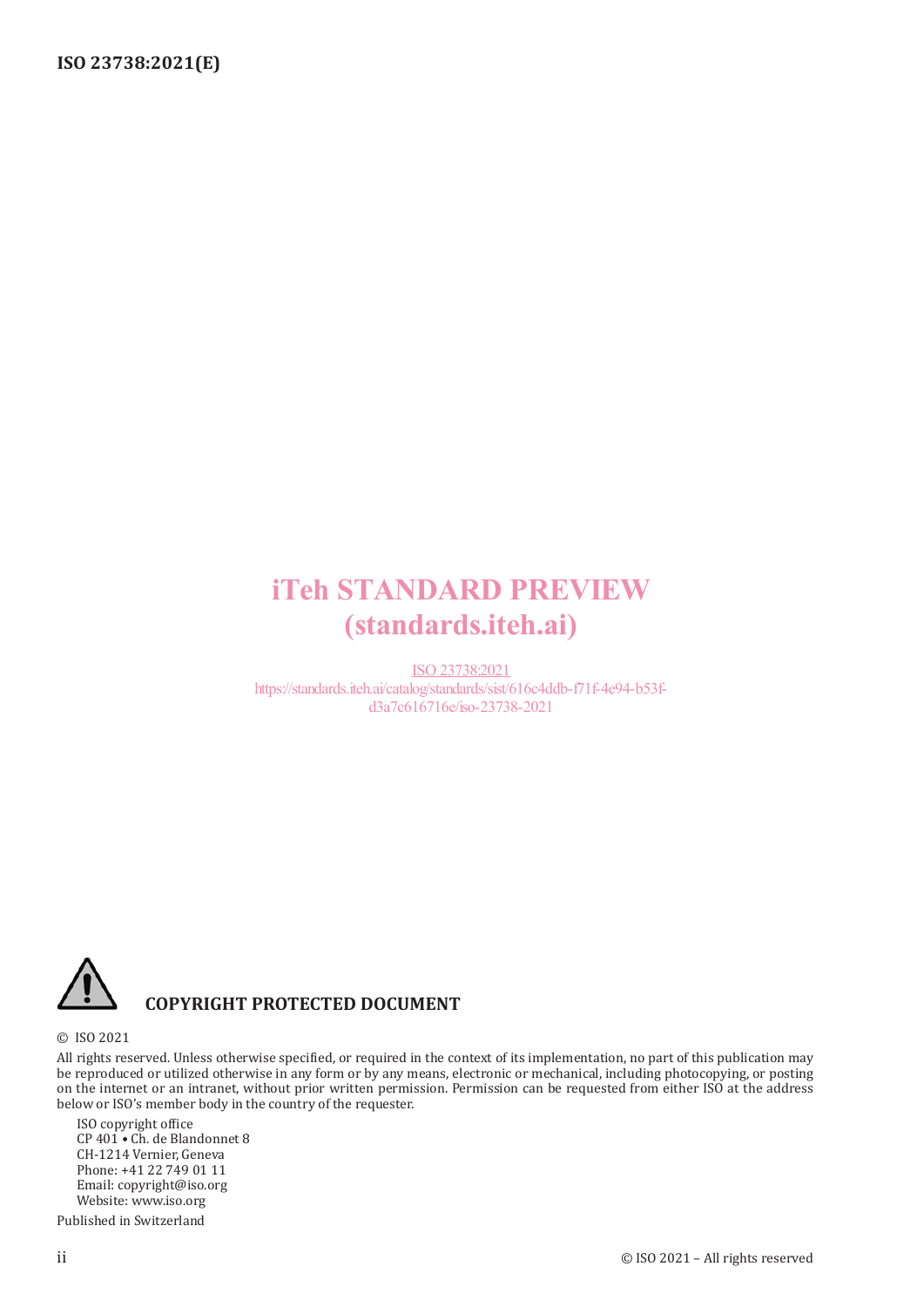Page

### **Contents**

|                  | Foreword                                                                                                                                                                                                                       |  |
|------------------|--------------------------------------------------------------------------------------------------------------------------------------------------------------------------------------------------------------------------------|--|
|                  | Introduction with the contraction with the contraction with the contraction with the contraction with the contraction with the contraction with the contraction with the contraction with the contraction with the contraction |  |
| 1                |                                                                                                                                                                                                                                |  |
| 2                |                                                                                                                                                                                                                                |  |
| 3                | Terms and definitions <b>Executive Executive Contract 2</b>                                                                                                                                                                    |  |
| $\boldsymbol{4}$ |                                                                                                                                                                                                                                |  |
| 5                |                                                                                                                                                                                                                                |  |
| 6                | Test pieces <b>Maria Communication Contract Communication</b> 2                                                                                                                                                                |  |
| 7<br>8           | Measuring apparatus <b>Exercise According and Security</b> 3<br>7.1<br>7.2                                                                                                                                                     |  |
| 9                |                                                                                                                                                                                                                                |  |
| 10               | 10.1<br>10.2<br>10.3<br>Test report (standards.iteh.ai) 3                                                                                                                                                                      |  |
| 11               |                                                                                                                                                                                                                                |  |
|                  |                                                                                                                                                                                                                                |  |
|                  | https://standards.iteh.ai/catalog/standards/sist/616c4ddb-f71f-4e94-b53f-                                                                                                                                                      |  |

d3a7c616716e/iso-23738-2021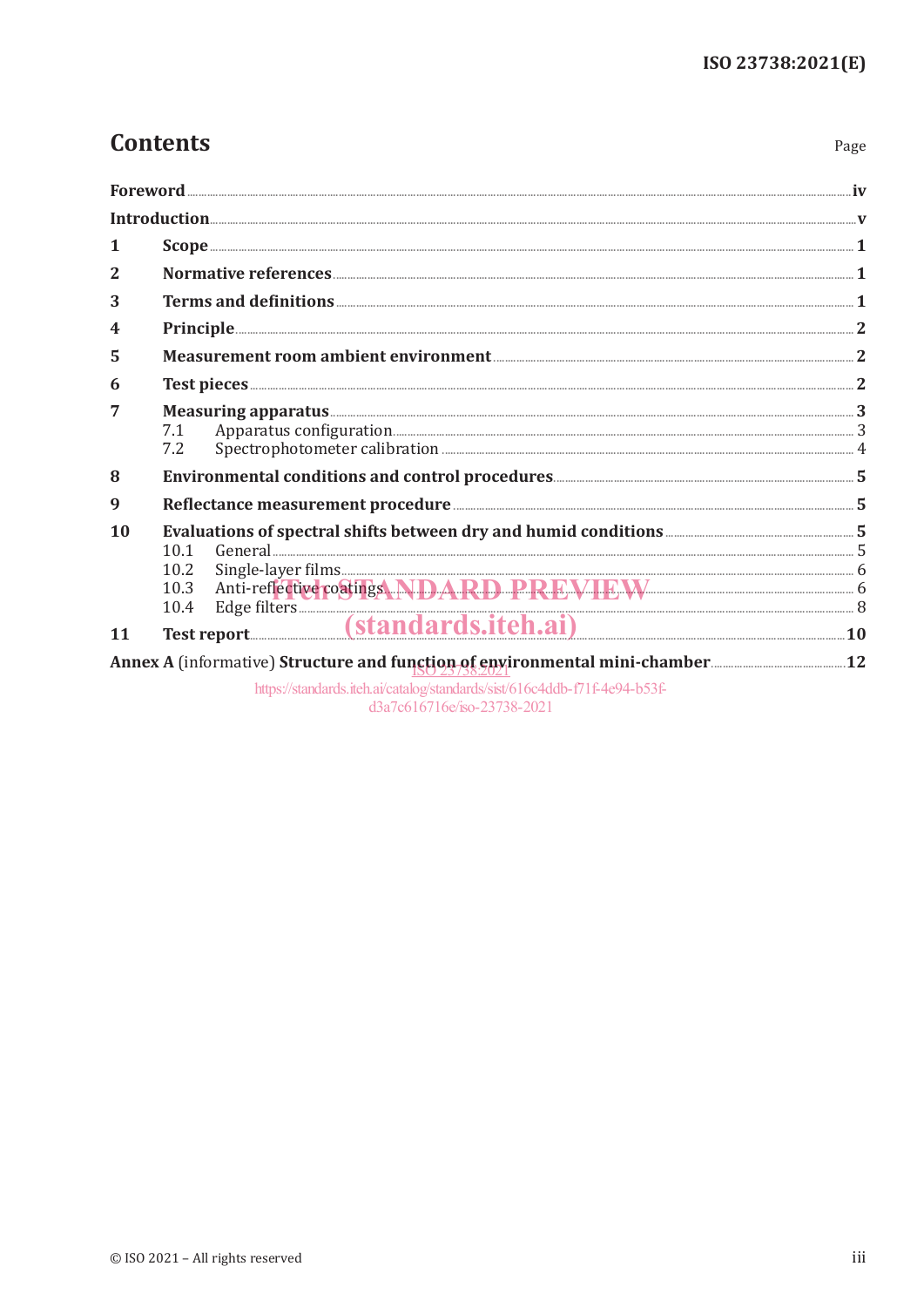### **Foreword**

ISO (the International Organization for Standardization) is a worldwide federation of national standards bodies (ISO member bodies). The work of preparing International Standards is normally carried out through ISO technical committees. Each member body interested in a subject for which a technical committee has been established has the right to be represented on that committee. International organizations, governmental and non-governmental, in liaison with ISO, also take part in the work. ISO collaborates closely with the International Electrotechnical Commission (IEC) on all matters of electrotechnical standardization.

The procedures used to develop this document and those intended for its further maintenance are described in the ISO/IEC Directives, Part 1. In particular, the different approval criteria needed for the different types of ISO documents should be noted. This document was drafted in accordance with the editorial rules of the ISO/IEC Directives, Part 2 (see www.iso.org/directives).

Attention is drawn to the possibility that some of the elements of this document may be the subject of patent rights. ISO shall not be held responsible for identifying any or all such patent rights. Details of any patent rights identified during the development of the document will be in the Introduction and/or on the ISO list of patent declarations received (see www.iso.org/patents).

Any trade name used in this document is information given for the convenience of users and does not constitute an endorsement.

For an explanation of the voluntary nature of standards, the meaning of ISO specific terms and expressions related to conformity assessment, as well as information about ISO's adherence to the<br>World Trade Organization (WTO) principles in the Technical Barriers to Trade (TBT), see www.iso.org/ World Trade Organization (WTO) principles in the Technical Barriers to Trade (TBT), see www.iso.org/ iso/foreword.html. (standards.iteh.ai)

This document was prepared by Technical Committee ISO/TC 206, *Fine ceramics*. ISO 23738:2021

Any feedback or questions om this document should be directed to the user's national standards body. A complete listing of these bodies can be found at <u>www.iso.org/members.html</u>.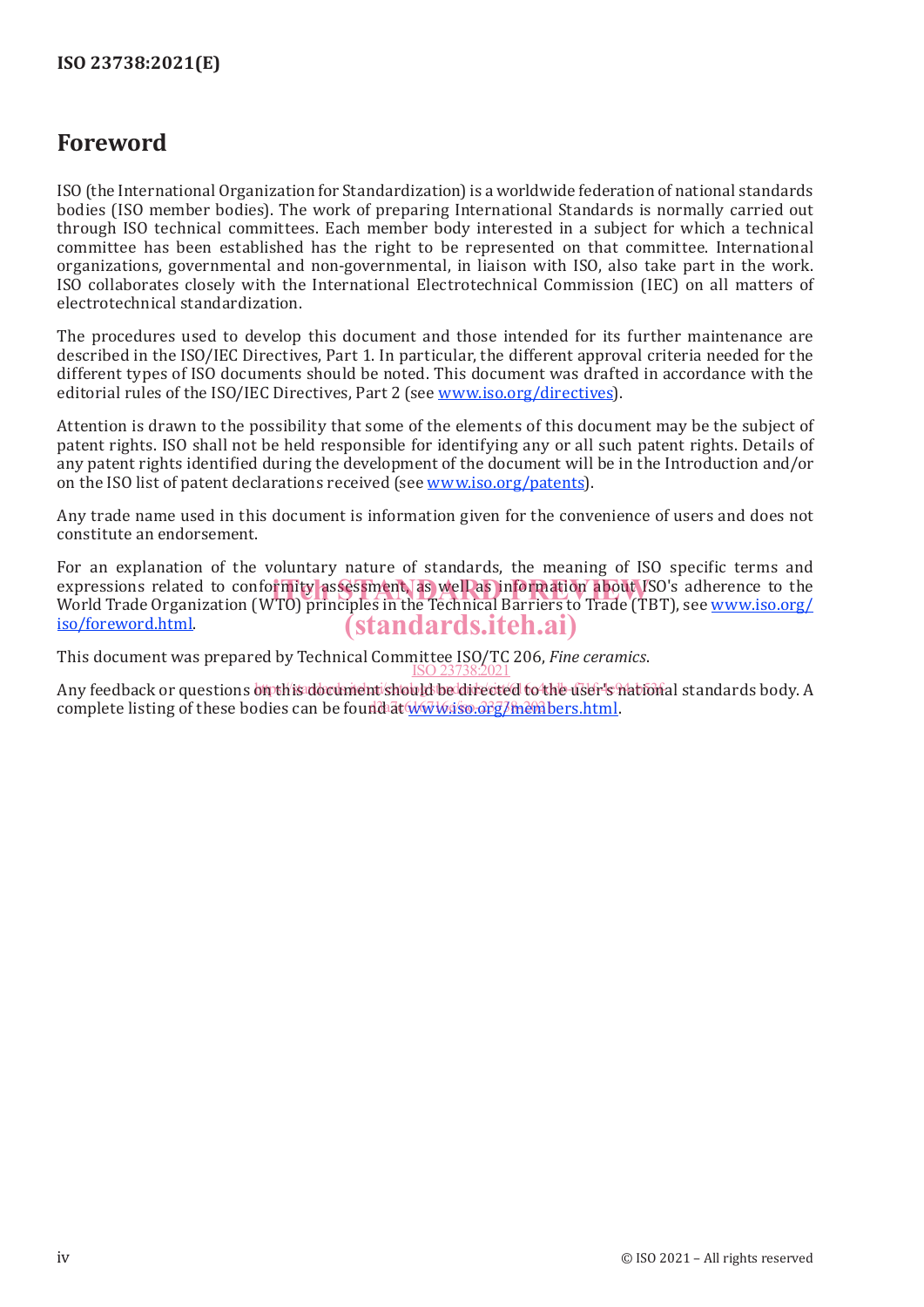### **Introduction**

Fine ceramic thin films are used in many optical applications, such as anti-reflective coatings, infrared sensor cut filters, X-ray sensor cut filters and band-pass filters. Even though the spectral reflectance of fine ceramic thin films is specified for each product, the refractive index and the optical properties change if these thin films are exposed to a humid environment. The reason for such changes in the optical properties is that water is adsorbed onto the surfaces inside the voids of fine ceramic thin films. A standard for evaluating the reliability of these films under a range of humidity conditions is therefore necessary. A standard for determining the spectral transmittance under humid and dry conditions was developed in ISO 17861. This document provides test methods that enable changes in the spectral reflectance of fine ceramic coatings in a humid environment due to water adsorption to be evaluated easily and accurately. The aim of this document is to promote the rapid adoption of this test method to facilitate further growth in this industry.

## iTeh STANDARD PREVIEW (standards.iteh.ai)

ISO 23738:2021 https://standards.iteh.ai/catalog/standards/sist/616c4ddb-f71f-4e94-b53fd3a7c616716e/iso-23738-2021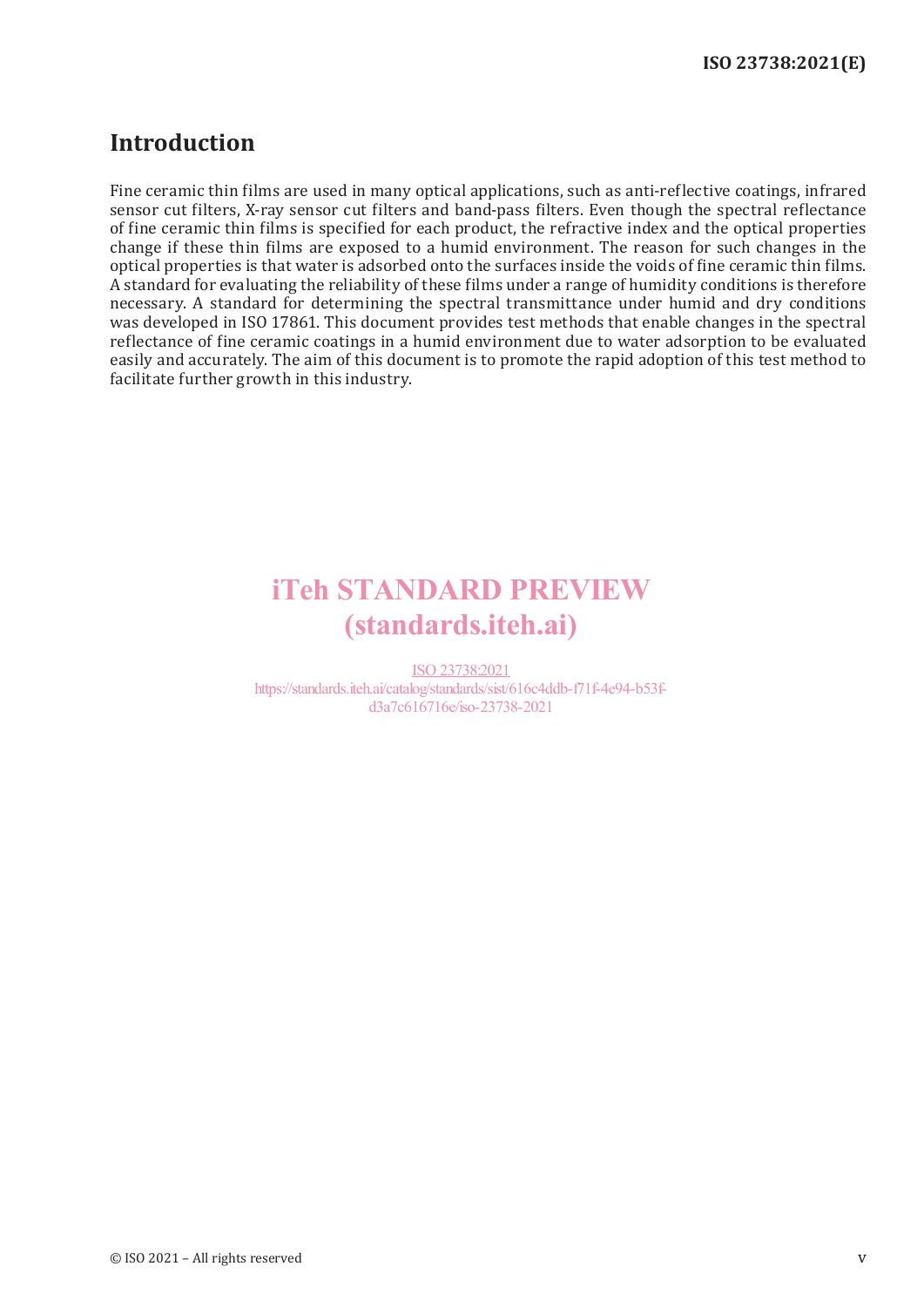## iTeh STANDARD PREVIEW (standards.iteh.ai)

ISO 23738:2021 https://standards.iteh.ai/catalog/standards/sist/616c4ddb-f71f-4e94-b53fd3a7c616716e/iso-23738-2021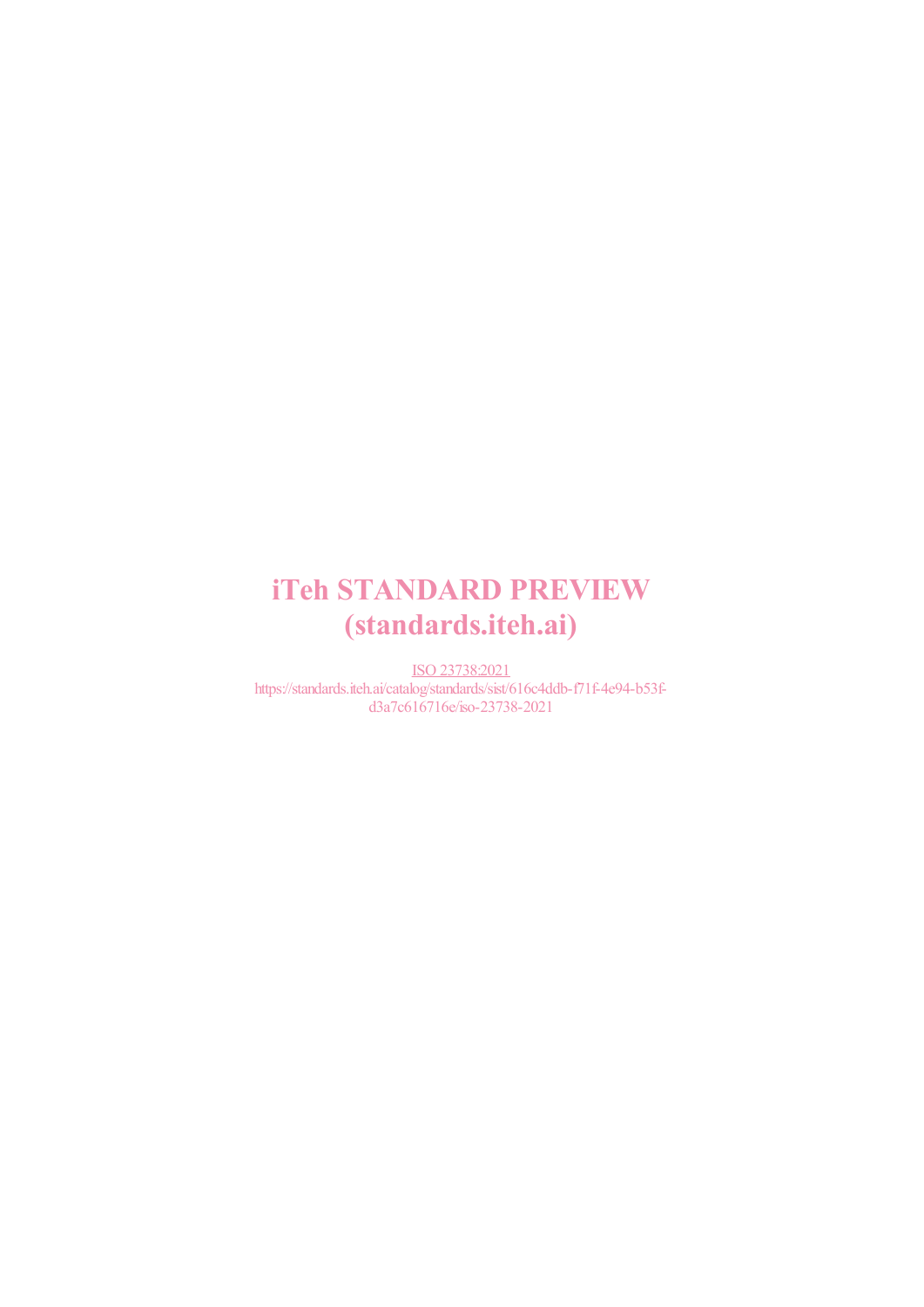### **Fine ceramics (advanced ceramics, advanced technical ceramics) — Measurement method of spectral reflectance of fine ceramic thin films under humid conditions**

#### **1 Scope**

This document specifies the procedure for measuring the spectral reflectance of fine ceramic thin films in an environment with variable relative humidity by using a general-purpose spectrophotometer.

#### **2 Normative references**

The following documents are referred to in the text in such a way that some or all of their content constitutes requirements of this document. For dated references, only the edition cited applies. For undated references, the latest edition of the referenced document (including any amendments) applies.

ISO 8980-3, *Ophthalmic optics — Uncut finished spectacle lenses — Part 3: Transmittance specifications and test methods*

# ISO 9211, *Optics and photonics* and *Photonics* **Busical coatings D PREVIEW**

ISO 17861, *Fine ceramics (advanced ceramics, advanced technical ceramics) — Measurement method of*  iso 17861, rine ceramics (aavanced ceramics, aavanced technical cera<br>spectral transmittance of fine ceramics thin films under humid condition

#### ISO 23738:2021

**3 Terms and definitions**<br> **https://standards.iteh.ai/catalog/standards/sist/616c4ddb-f71f-4e94-b53f-**

For the purposes of this document, the terms and definitions given in ISO 8980-3, ISO 9211 and ISO 17861 and the following apply.

ISO and IEC maintain terminological databases for use in standardization at the following addresses:

- ISO Online browsing platform: available at https://www.iso.org/obp
- IEC Electropedia: available at http://www.electropedia.org/

#### **3.1**

#### **half of maximum/minimum reflectance wavelength**

 $λ$ <sub>R1/2</sub>

wavelength at which the reflectance is equal to half of the maximum and minimum values observed in a spectral reflectance curve obtained for a certain range of wavelength

#### **3.2**

#### **environmental mini-chamber**

small chamber that is used to control humidity

Note 1 to entry: This chamber is equipped with a quartz window for the optical beam inlet and outlet, an evacuation feedthrough to evacuate the mini-chamber and an inlet to feed air with a controlled humidity to the mini-chamber.

#### **3.3**

#### **spectral reflectance**

regularly reflected or spectral component of the illumination (i.e. light that is reflected in a mirror-like way off a surface at the same angle and in the same plane as the incident ray) that is measured by using a spectral reflectometer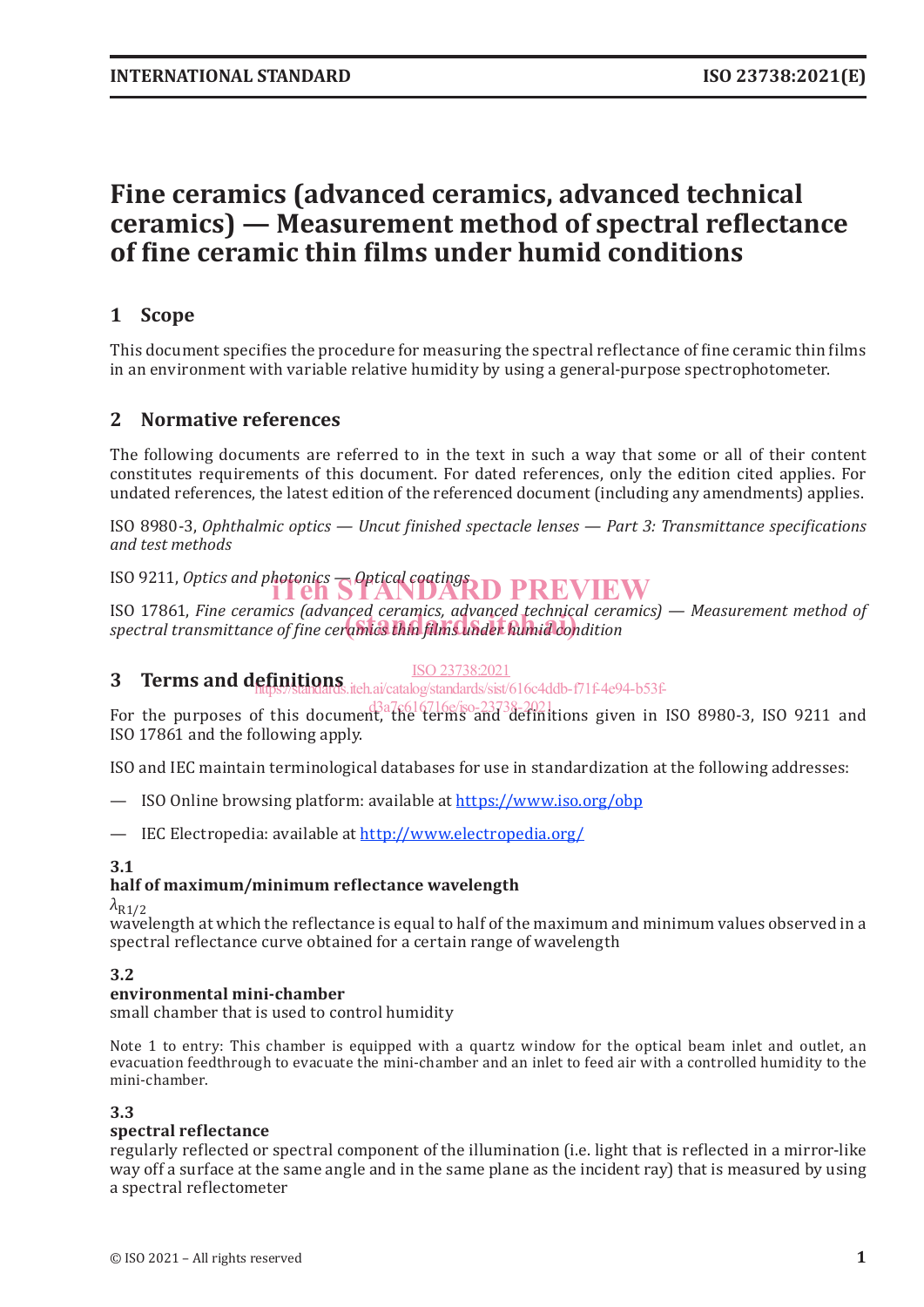#### **3.4**

#### **monochromator**

optical device that transmits a specific range of wavelengths from a polychromatic light

#### **3.5**

#### **spectrophotometer**

optical instrument that measures spectral transmittance or reflectance

Note 1 to entry: This instrument consists of an optical source, a monochromator, a sample chamber, an optical detector, a signal processor, a data processor, and an interface

#### **3.6**

#### **double-beam spectrophotometer**

type of spectrophotometer that is utilized to compare the light intensity of a reference sample with that of a test piece

Note 1 to entry: Compared with a single-beam spectrophotometer, this instrument provides a higher level of measurement stability. In a double-beam spectrophotometer, the energy of the source light beam is divided into two beams: a reference beam and a sample beam. The energy of the sample beam is detected by referring to the energy of the reference beam.

#### **3.7**

#### **integrating sphere**

optical component consisting of a hollow spherical cavity with an inner surface that is covered with a diffuse white reflective coating

Note 1 to entry: The cavity is equipped with small holes for the mounting of a test piece and for the inlet and outlet of the light beam. (standards.iteh.ai)

#### **4 Principle**

#### ISO 23738:2021

Fine ceramic thin films sometimes possess a voided micro columnar structure.<br>Fine ceramic thin films sometimes possess a voided micro columnar structure. moisture in the air is adsorbed onto the surfaces of columns with voids between them. The quantity of moisture in the air is adsorbed onto the surfaces of columns with voids between them. The quantity of adsorbed water is affected by the hydrostatic vapour pressure and temperature in the environment. Depending on the quantity of water that is adsorbed, the refractive index of a thin film changes, resulting in a change in its spectral reflectance. To evaluate what effects the adsorption of water on the surface of voids in fine ceramic thin films has on the spectral reflectance of thin films, it is necessary to measure the optical properties under a vacuum, a high-humidity environment and a low-humidity environment. Comparing the results measured under a vacuum, a high-humidity environment and a low-humidity environment facilitates an evaluation of changes in the spectral reflectance due to the environmental humidity.

#### **5 Measurement room ambient environment**

The tests shall be carried out in a measurement laboratory under a room atmosphere in which the temperature and humidity changes are negligible. In particular, to prevent the condensation of water in the environmental mini-chamber, the ambient temperature shall be controlled to restrict it to a certain range.

- a) Measurement room temperature:  $(23 \pm 2)$  °C.
- b) Measurement room relative humidity: below 70 %.

#### **6 Test pieces**

The test pieces shall comprise single-layer or multilayer thin films of fine ceramics deposited on substrates such as glass or polymer materials. There are no restrictions on the types of materials that can be used for the substrates, provided the measurements will not be disturbed by any of the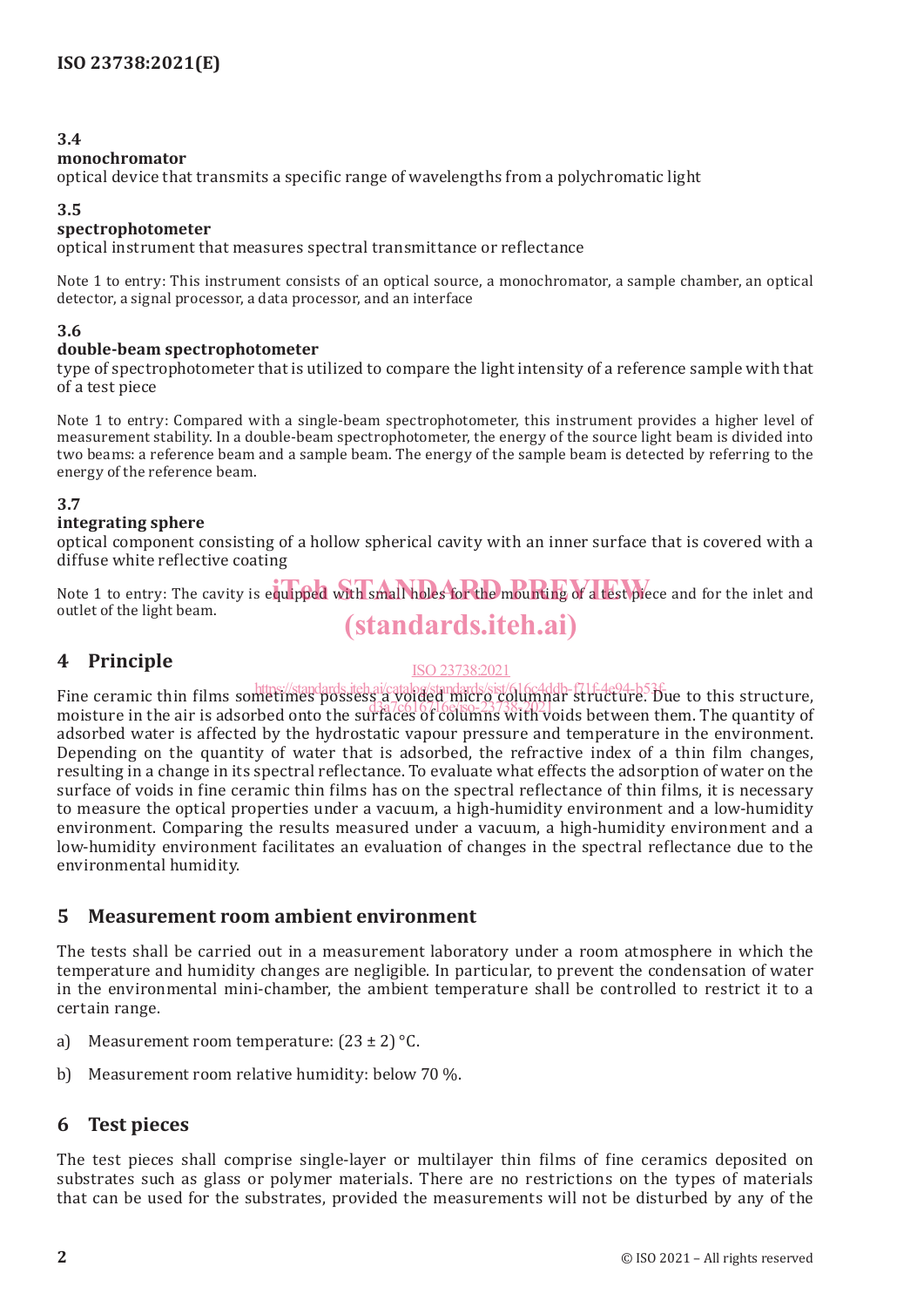properties of the substrates. Any test piece is acceptable as long as it fits in the environmental minichamber in terms of its size and shape.

#### **7 Measuring apparatus**

#### **7.1 Apparatus configuration**

a) Spectrophotometer: an instrument that utilizes a double-beam method with a wavelength accuracy of  $\pm 0.2$  nm or less in UV-visible light and  $\pm 1.0$  nm or less in the near-infrared domain. The repeatability of the wavelength setting is  $\pm 0.1$  nm or less in UV-visible light and  $\pm 0.5$  nm or less in the near-infrared domain, with a desirable measurement range of 300 nm to 2 500 nm.

The use of a double-beam spectrophotometer is strongly recommended. However, the use of an integrating sphere is not mandatory.

b) Environmental mini-chamber: an airtight container that maintains test pieces under a vacuum, a high-humidity environment and a low-humidity environment for the measurement of the spectral reflectance under each condition. The chamber consists of an optical feedthrough that comprises a transparent quartz glass plate, a backside window, and two valves for the inlet of environmental air and evacuation. A test piece is fixed inside the chamber for the measurement of light reflectance. It is necessary to confirm that there is no vacuum leak from the chamber when the valves are closed.

The spectrometry device configuration is shown in Figure 1. An example of the blueprint is shown in Annex A. iTeh STANDARD PREVIEW

# (standards.iteh.ai)

ISO 23738:2021 https://standards.iteh.ai/catalog/standards/sist/616c4ddb-f71f-4e94-b53fd3a7c616716e/iso-23738-2021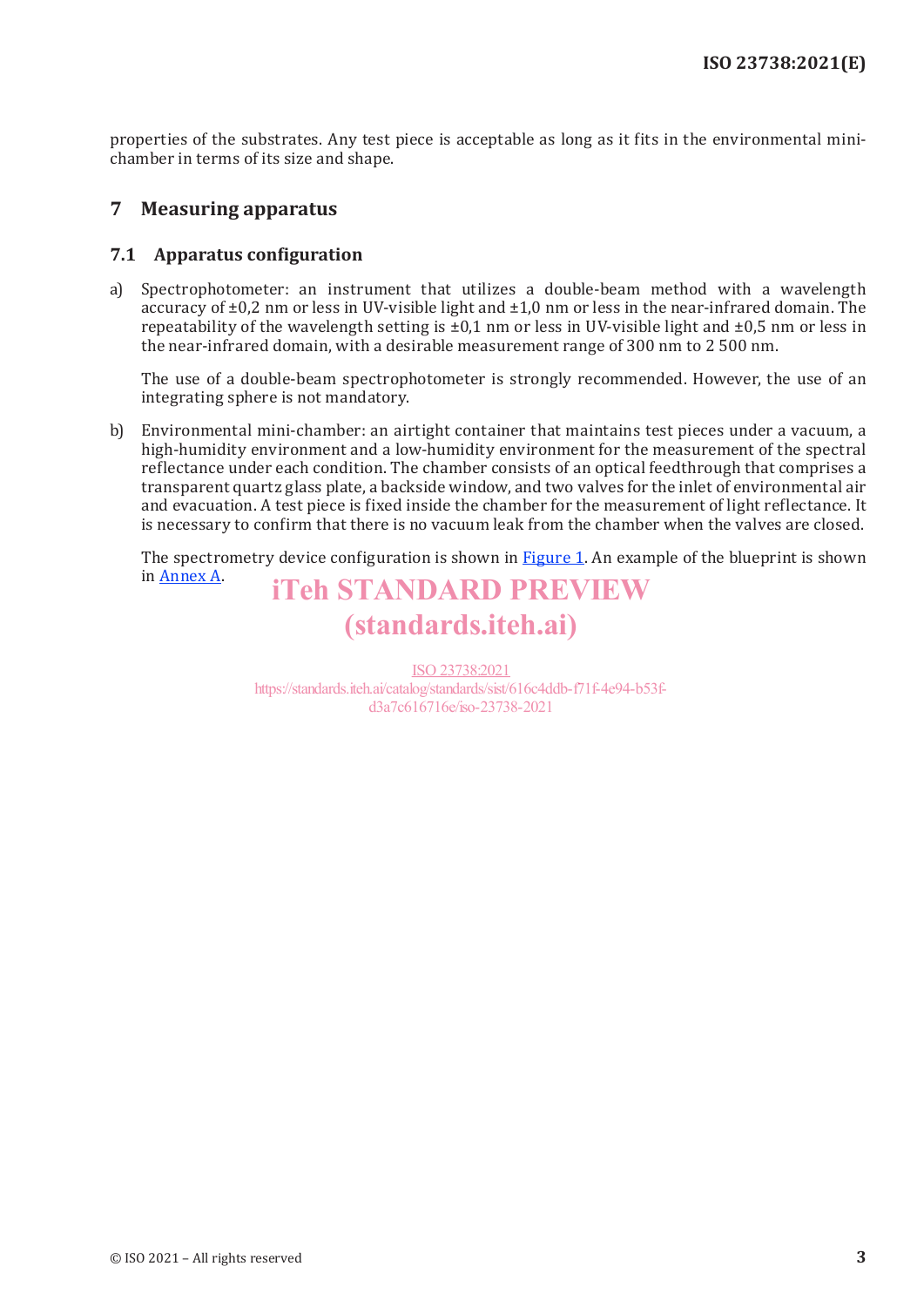

#### **Figure 1 — Device configuration for spectral reflectance measurements**

- c) Vacuum evacuation: an exhaust equipment rotary pump or a dry pump shall be used. Any type can be used, provided the ultimate pressure is less than 40 Pa.
- d) Temperature/humidity-controlled chamber: a type of chamber that allows the temperature and relative humidity to be set to 23 °C and from 40 % to 80 %, respectively. It is desirable to measure the humidity around the test pieces by using a hygrometer.

#### **7.2 Spectrophotometer calibration**

Perform a wavelength and reflectance calibration for the spectrophotometer apparatus as follows:

- a) Wavelength calibration: apply a test method that uses an optical glass filter.
- b) Baseline correction: set the spectral reflectance to 100 % within the range of the measuring wavelength by using the baseline adjustment function of the apparatus without setting an environmental mini-chamber.